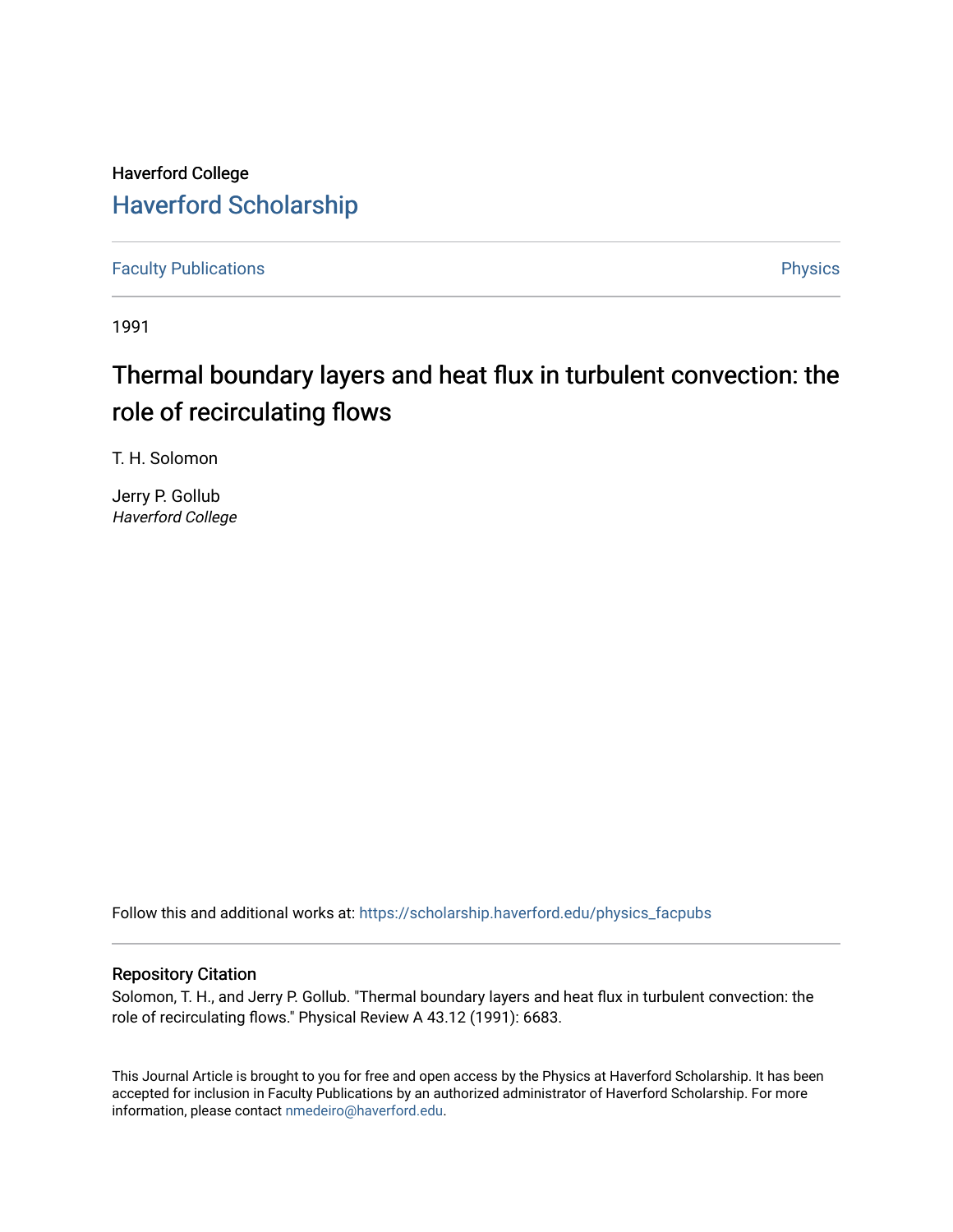# Thermal boundary layers and heat flux in turbulent convection: The role of recirculating flows

T. H. Solomon\* and J. P. Gollub

Department of Physics, Haverford College, Haverford, Pennsyluania 19041 and Department of Physics, University of Pennsyluania, Philadelphia, Pennsyluania 19104 (Received 19 December 1990j

We experimentally examine the hypothesis that the scaling of the Nusselt number Nu (nondimensional heat flux) with Rayleigh number Ra in turbulent thermal convection is affected by large-scale flows near and within the boundary layers. The natural flows are enhanced artificially by a moving layer of mercury beneath the convecting fluid. Recirculating large-scale flows are thereby induced near the lower thermal boundary layer, and Nu is enhanced by as much as 70%. The response to forcing allows a determination of the large-scale flows needed to account for the observed scaling of Nu with Ra in the *unperturbed* situation. The required flows are found to be comparable to those present naturally, about 1.5 mm/s at  $Ra = 10<sup>8</sup>$  and a Prandtl number near 5. The experiments thus indicate that Nu is at least largely determined by a balance between diffusion of heat into the boundary layers and advection from them by large-scale flows. In an appendix, the form of the temperature probability distribution in the interior is shown to be related to the coherence of the thermal plumes.

# I. INTRODUCTION

The importance of thermal boundary layers in turbulent Rayleigh-Bénard convection is well documented. The heat flux through the fluid is limited by the thickness of the boundary layers, in which the vertical temperature difference is predominantly concentrated. In addition, eruptions of hot and cold fluid from the boundary layers drive the turbulent flow and determine the temperature statistics in the central region of the flow. For these reasons, much can be learned about turbulent convection by studying the properties of the boundary layers.

The variation of the heat flux with the Rayleigh number Ra (the nondimensional vertical temperature difference) can be roughly predicted<sup>1,2</sup> by assuming that the diffusive boundary layers are marginally stable at a thickness  $\delta_b$  that depends only on the temperature drop. However, the resulting prediction that the Nusselt number Nu (the nondimensional heat flux) varies as  $Ra^{\beta}$  with  $\beta = \frac{1}{3}$  is not in good agreement with many experiments (see Sec. II), and this fact has led to the suggestion that interactions of the boundary layer with the temperature or velocity field are significant. Experiments by Krishnamurti and Howard<sup>3</sup> and later thorough studies by Sano, Wu, and Libchaber<sup>4</sup> and Asaeda and Watanabe<sup>5</sup> showed that persistent larger-scale flows occur in turbulent thermal convection. These "winds" may play an important role in determining the heat flux, either by modifying the stability condition for  $\delta_b$  or by advecting heat directly from the boundary layers. Castaing et al.<sup>6</sup> and Zaleski<sup>7</sup> predicted that shearing of the boundary layer by horizontal flows would increase the thickness  $\delta_b$  at which the boundary layers become unstable, thereby decreasing the heat flux. A somewhat different approach was taken subsequently by Shraiman and Siggia,<sup>8</sup> who predicted that  $\delta_b$  is governed not by marginal stability, but by a balance between the diffusive heat flux into the boundary layers and the flux advected from the boundary layers by turbulent flows.

These developments stress the fundamental importance of understanding the role of flows near the boundary layers in turbulent convection. Furthermore, convective lows in most realistic situations (e.g., in the atmosphere oceans, or stellar interiors) are superimposed on a turbulent background and are frequently affected by boundary-layer shear. Motivated by these issues, we have studied the effects of imposed recirculating flows on the properties of the boundary layers and the overall flow. Flows in the vicinity of the lower thermal boundary layer are enhanced artificially by placing the convecting Auid above a layer of mercury which can be driven electromagnetically to provide a moving boundary condition. By examining the response to such "imposed winds," we learn how spontaneous large-scale flows affect the heat flux in the unperturbed case.

Several distinct types of forcing were employed in these experiments. In a previous paper, $9$  we described the effects on  $\delta_b$  and on the heat flux of induced flows that are entirely horizontal and confined to the thermal boundary layer. Ideally, such horizontal flows, which are created by oscillatory or ac forcing, do not result in advective heat flux from the boundary layers, and are expected to affect the total heat flux only if  $\delta_b$  is governed by marginal stability and if the stability is shear dependent. In that study, we found that the imposed horizontal shear flows did not affect the heat flux substantially, although significant changes in the frequency and size of thermal eruptions were observed.

The present paper extends the previous work to the case of *recirculating* flows (induced by steady or dc electromagnetic forcing), which are expected to increase the advection of heat from the boundary layer, much as the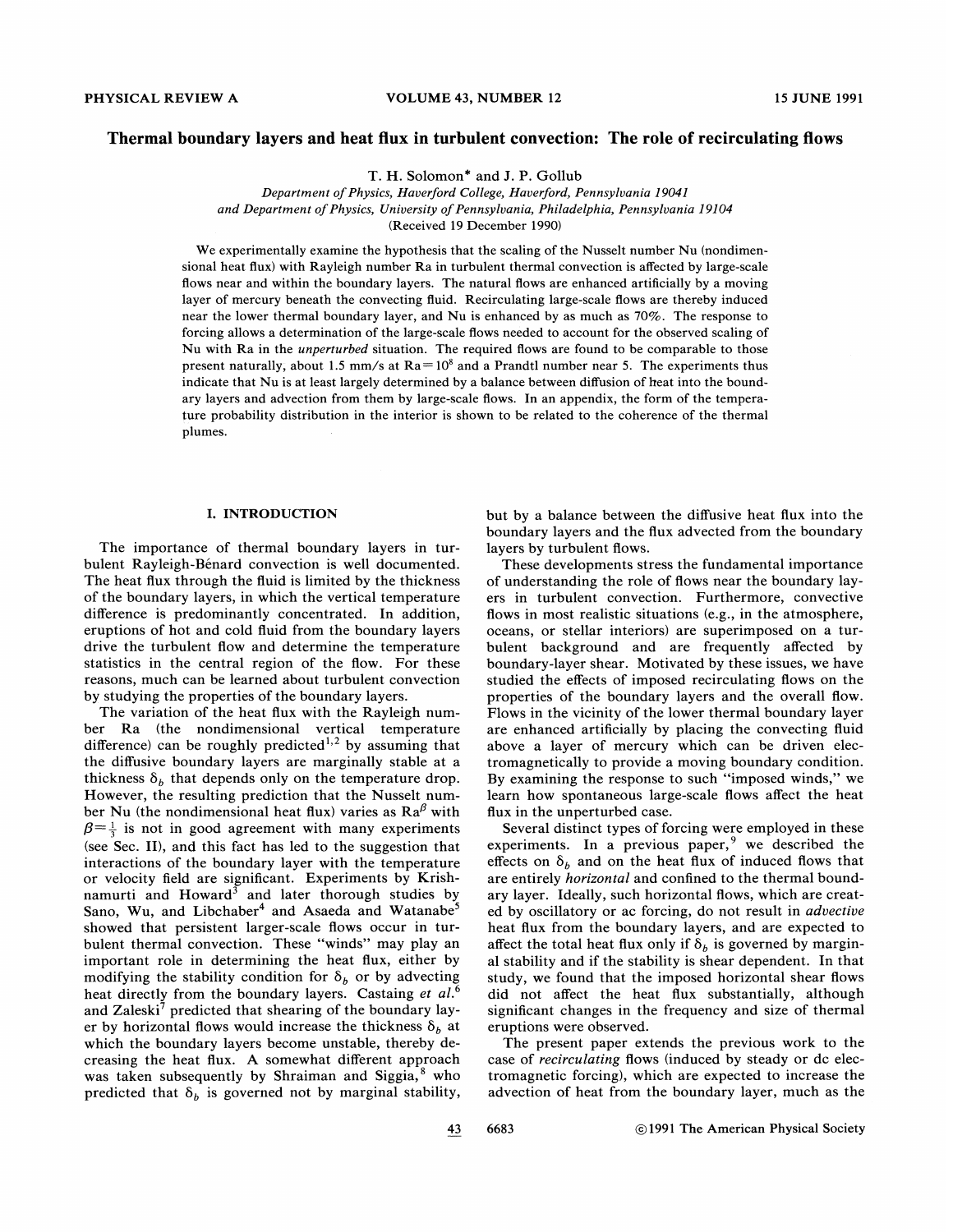natural large-scale flows presumably do. We demonstrate that in the presence of recirculating flows of sufficient magnitude, the thickness of the boundary layer is governed by a balance between diffusion and advection ("flux balance"), rather than by marginal stability. The quantitative effects of advective flows on the dimensionless heat flux Nu are measured, and a simple scaling relation is found to describe the variation of Nu with Ra and the recirculating flow  $v_s$ . The large-scale flow required to account for the deviation of the unperturbed Nu with Ra is approximately 1.5 mm/s at  $Ra = 10^8$ , a value consistent with flows naturally present. The external flow also creates an asymmetry between the two boundary layers and shifts the center temperature. This shift is measured and shown to be consistent with the change in heat flux.

We also present (in the Appendix) results relevant to understanding the differences between the statistics of "soft" and "hard" turbulence, two convective regimes discovered by Heslot, Castaing, and Libchaber. <sup>10</sup> The transition between these two regimes is characterized by a change in the temperature probability distribution function (PDF) in the interior from Gaussian (for soft turbulence) to exponential (for hard turbulence). Further experiments<sup>11,12</sup> indicated that this transition may be caused by an instability leading to the propagation of thermal waves in the boundary layers. Here we show that the coherence of plumes affects the form of the PDF's.

The body of the paper is organized as follows. Section II contains a summary of theories and experiments that are relevant to our studies. The experimental techniques are explained in Sec. III. Measurements of the heat flux and temperature shifts are presented in Sec. IV and analyzed in Sec. V. In the concluding section (Sec. VI), we discuss the implications of our results for unperturbed convection. Finally, the temperature statistics are discussed in the Appendix.

# II. BACKGROUND: HEAT FLUX AND SCALING LAWS

The strength of the heating in Rayleigh-Bénard con-. vection is parametrized nondimensionally by the Rayleigh number  $Ra = \alpha g \Delta T d^3 / \kappa v$ , where g is the gravitational acceleration,  $d$  is the depth of the fluid layer,  $\Delta T$  is the vertical temperature difference, and  $\alpha$ ,  $\kappa$ , and  $\nu$  are the expansion coefficient, thermal diffusivity, and kinematic viscosity of the fluid. In turbulent convection at large Ra, the vertical temperature difference is concentrated predominantly in thin transition regions (boundary layers) with thickness  $\delta_b$  near the top and bottom surfaces of the convecting layer. The transport of heat through these boundary layers is diffusive, since the velocity must drop to zero at the walls. With an appropriate definition for  $\delta_b$ , this diffusive flux is given by

$$
H = \frac{k\,\Delta T}{2\delta_b} \tag{1}
$$

where  $k$  is the thermal conductivity of the fluid. If the central region of the flow is assumed to be isothermal, the total convective heat fiux is given by Eq. (1). The heat flux is usually expressed nondimensionally as the Nusselt number Nu, defined as the ratio of the total heat flux to the conductive heat flux that would be found in the absence of a flow. With the assumptions given above,  $Nu = d/2\delta_b$ , and the problem is reduced to the determination of  $\delta_b$ .

# A. Marginal stability approaches

Malkus<sup>1</sup> and Howard<sup>2</sup> proposed that  $\delta_b$  is governed by marginal stability. If the instantaneous thickness  $\delta$  is less than a critical value  $\delta_b$ , the thermal boundary layers are stable and diffusion of heat into the boundary layers [Eq. (1)] causes  $\delta$  to increase. If  $\delta > \delta_b$ , the boundary layers are unstable and erupt, throwing off plumes of hot or cold fluid and decreasing  $\delta$ . In the steady state, the two processes (diffusion of heat into the boundary layers and thermal eruptions) balance, fixing  $\delta$  at  $\delta_b$ . Malkus and Howard predicted that the boundary layer stability would depend only on a Rayleigh number based on  $\delta_h$ (assuming a temperature difference  $\Delta T/2$ ). The existence of a stability condition which does not depend on the cell depth d requires that the heat flux vary as  $Nu \sim Ra^{\beta}$ , with depth a requires that the heat hux vary as ivu  $\propto Ra$ , with  $B=\frac{1}{3}$ . If it is further assumed that the critical boundary layer Rayleigh number is merely the Rayleigh number  $Ra<sub>c</sub>$  for the onset of convection, then the heat flux is given by the relation

$$
\mathbf{Nu}_{\text{cl}} = 0.40 \left[ \frac{\mathbf{Ra}}{\mathbf{Ra}_c} \right]^{1/3} . \tag{2}
$$

These early scaling predictions with  $\beta = \frac{1}{3}$ , which are sometimes called "classical" theories (hence the subscript "cl"), were all based on the assumption that  $\delta_b$  does not depend upon  $d$ . The interaction of the boundary layers with the velocity field, which does depend on  $d$ , was therefore presumed negligible. Various experiments have studied the scaling of Nu with Ra in turbulent thermal convection.  $10, 13-17$ Scaling exponents determined in these studies are approximately 0.28—0.29, values that are consistently (and significantly) lower than the classithe consistently (and significantly) lower than the classi-<br>cal prediction of  $\frac{1}{3}$ . The most precise measurement of the 'nonclassical" scaling exponent was made recently by Heslot, Castaing, and Libchaber, <sup>10</sup> who found  $\beta$ =0.282. (However, Goldstein, Chaing, and See<sup>18</sup> suggested that the reduced exponent may be due to the limited range in Ra of some previous experiments. They described an experimental study of high Ra electrically induced mass convection, in which an exponent 1/3 was found. )

Modifications to the marginal stability theories were made by Castaing et  $al$ .<sup>6</sup> to explain the experimental results. They proposed that horizontal winds shear the boundary layer and increase the thickness  $\delta_b$  at which the boundary layer is marginally stable (shear-induced stability). Having established a d dependence for  $\delta_b$ , Castaing et al. developed a "mixing layer" theory in which the acceleration of thermal plumes (whose sizes were assumed to grow linearly with  $\delta_b$ ) from the boundary layers to the average central flow velocity is used to determine  $\delta_b$ . They predicted a scaling exponent  $\beta = \frac{2}{7}$ , in good agreement with the experiments.

In a previous paper, $9$  we reported direct experimental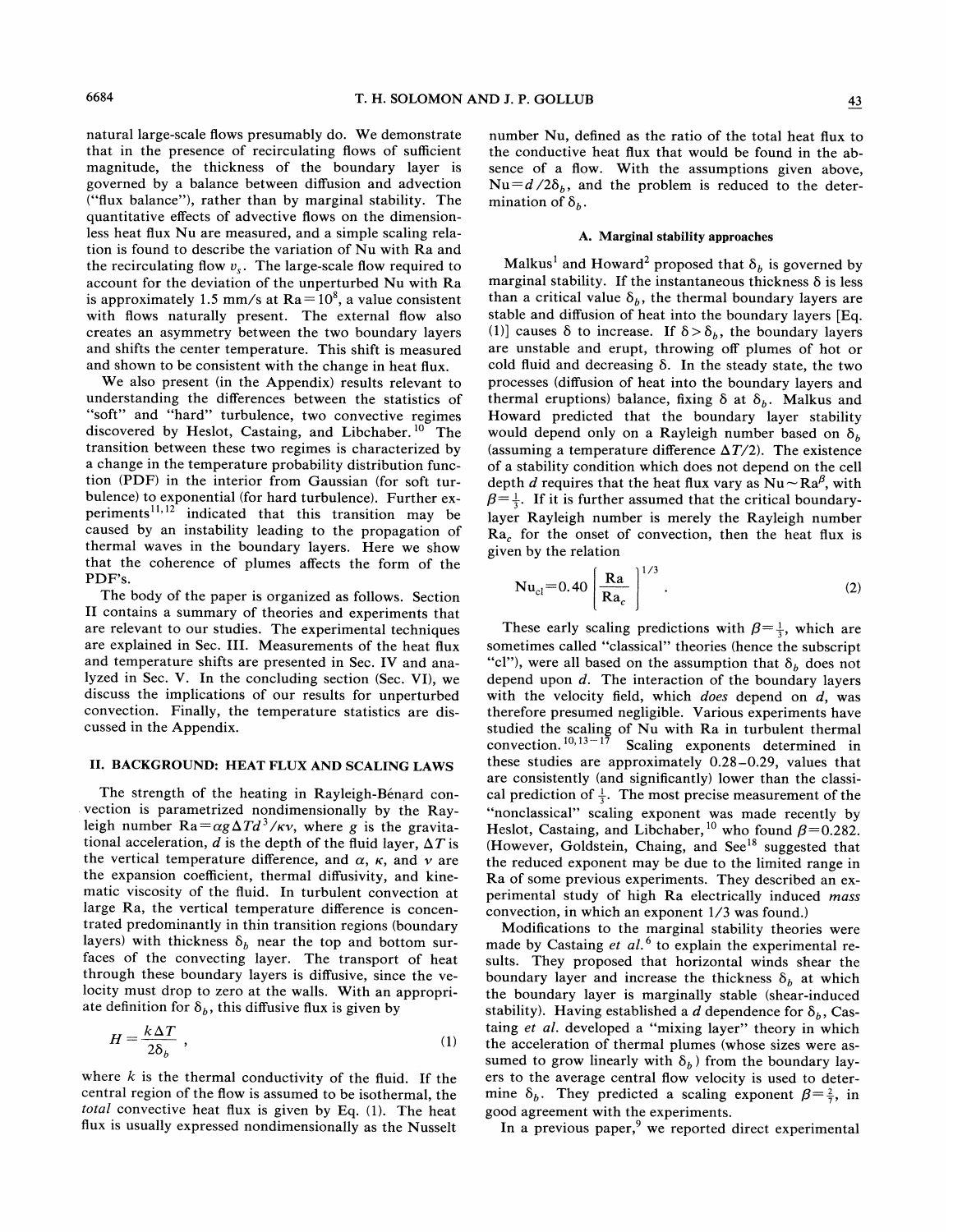tests of this hypothesis of shear-induced stabilization of the thermal boundary layers in turbulent convection. Horizontal flows were induced in the vicinity of the lower thermal boundary layer, which enhanced the boundarylayer shear by an order of magnitude over the unperturbed case. The enhanced shear was observed to inhibit aggregation of hot eruptions in and near the boundary layer and to increase the frequency of thermal plumes substantially. However, no significant change in Nu was observed. These experimental results were interpreted to mean that if  $\delta_b$  is governed by marginal stability, it is unlikely that shearing of the boundary layer by purely hor izontal winds could be responsible for the nonclassical scaling exponent. However, the effect of shear depends on parameters in a fairly complex way, as discussed by Zaleski. <sup>19</sup> The possible significance of flows with recircu-

## B. Recirculating flows and flux-balanced boundary layers

lation was not addressed in our previous paper.

Large-scale recirculating flows have been studied recently in some detail. Sano, Wu, and Libchaber<sup>4</sup> found that convection at large Ra  $(>10^7)$  in a cell with aspect ratio near unity is characterized by a persistent, cellular net wind that rises at one side of the cell and descends at the opposite side. Asaeda and Watanabe<sup>5</sup> showed experimentally that convection cells with large aspect ratios also have large-scale flows, with fluid rising from and descending into the lower boundary layer in long, coherent, slowly evolving sheets.

A recent explanation of the heat-transport experiments by Shraiman and Siggia<sup>8</sup> takes into account direct advection of heat from the boundary layers by large-scale recirculating flows, such as those observed by Sano et al. and by Asaeda and Watanabe. The thermal boundary layer is assumed to be nested within the viscous sublayer of a turbulent boundary flow, an assumption that should be valid at Rayleigh numbers that are sufficiently high to create the assumed turbulent flow, but not so high as to make the viscous sublayer of the turbulent flow thinner than the thermal boundary layer. The known velocity field describing a viscous sublayer is used to calculate the heat flux advected from the boundary layer by the large-scale flow. The balance between this advective heat flux and the diffusive heat flux [Eq. (1)] determines  $\delta_b$  and Nu. The result is a scaling prediction with a nonclassical exponent in good agreement with experiment. No assumptions of stability are required with this "flux-balanced" approach. (Since advection limits the growth of  $\delta_b$ , the boundary layer need never exceed the marginally stable thickness. ) Furthermore, no assumptions of any kind are made about thermal plumes.

## III. EXPERIMENTAL METHODS

## A. Forcing mechanism

The forcing in this experiment is applied to the lower boundary layer of the convecting fluid (water) by a layer of mercury that forms the bottom of the convection cell. A horizontal flow induced in the mercury shears the boundary layer and enhances the flow velocities at the bottom of the cell. By varying the magnitude, time dependence, and spatial structure of the mercury flow, a variety of perturbations can be applied to the convecting fluid.

The mercury flow is induced by a nonintrusive magnetohydrodynamic technique.<sup>20,21</sup> A spatially varying magnetic field is applied to the mercury layer by a configuration of alternating permanent magnets (0.5-in. diam neodymium-iron-boron magnets) located underneath the mercury layer (Fig. 1). A uniform electric current  $(0-10 A)$  passing horizontally through the mercury interacts with the magnetic field via the Lorentz force. The spatially varying magnetic forces induce a (predominantly) horizontal cellular flow in the mercury (a collection of vortices with vertical axes) with an amplitude that depends on the current and a spatial organization that depends on the magnet configuration. Two configurations are used in this experiment. The fourmagnet arrangement of Fig. 1(a) produces a single large vortex in the mercury ("single-vortex forcing"). Most of the experiments reported in this article utilize a closepacked  $6\times6$  square array of alternating magnets [Fig. 1(b)] to induce a pattern of small vortices in the mercury ("many-vortex forcing"). The magnet array has dimensions  $3 \times 3$  in,<sup>2</sup> while the mercury layer above has dimensions  $2.5 \times 2.5$  in.<sup>2</sup> The resulting flow in the mercury is a well-ordered  $4 \times 4$  array of vortices with alternating directions of circulation (Fig. 2). At the highest forcing currents used in the experiment  $(5-10 \text{ A})$ , the vortex flow is slightly time dependent. Individual vortices fluctuate in magnitude (with a time scale of a few seconds) and also move laterally to some extent, although no significant vortex merging is observed.

A "mirror votex" in the water is created above each vortex in the mercury. In addition (and most important-



FIG. 1. Exploded view of the bottom of the convection apparatus, showing magnetohydrodynamic forcing mechanisms. (a) Single-vortex forcing. (b) Many-vortex forcing. The thin copper plate used to heat the mercury is shown in (b), but not in (a).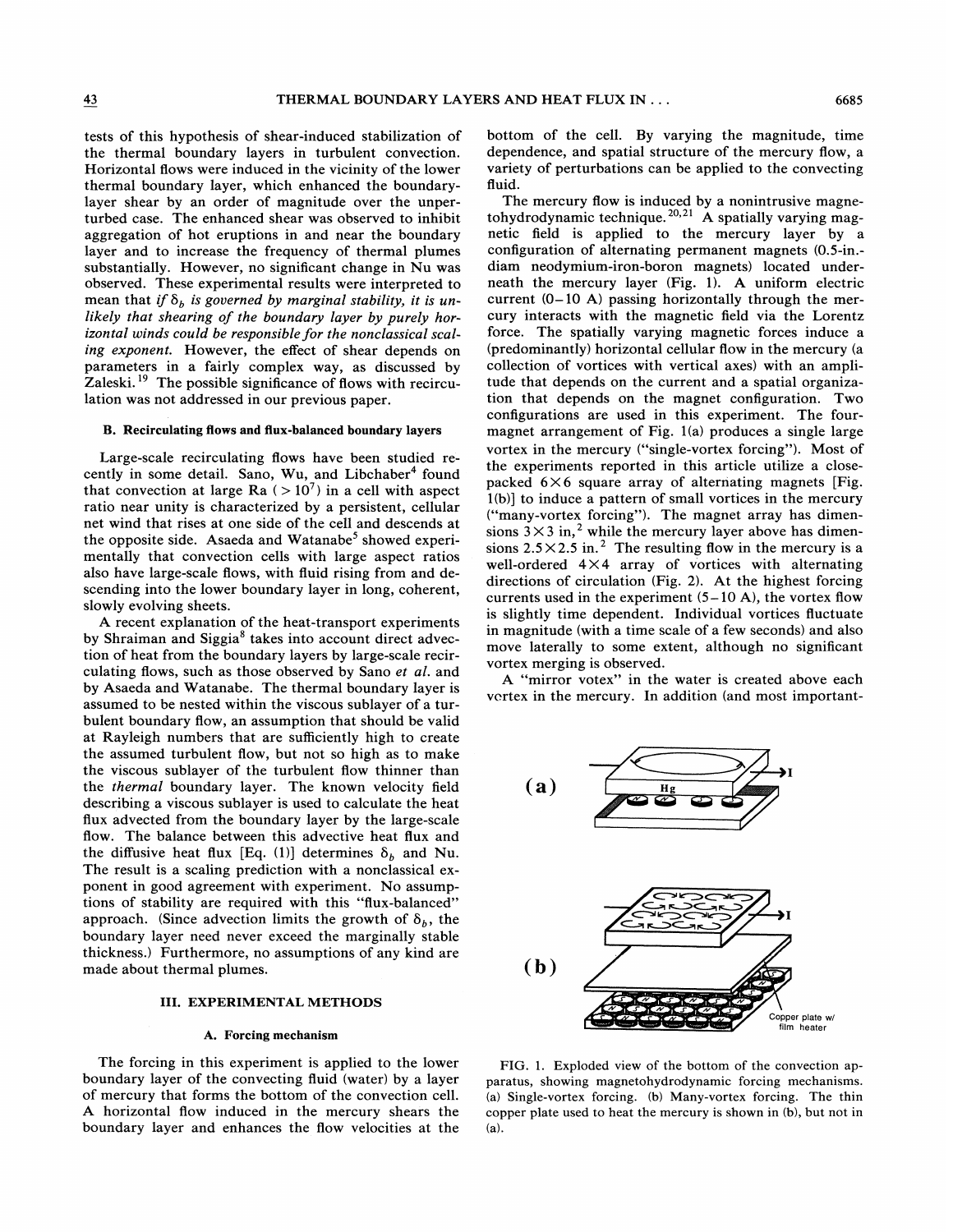

FIG. 2. Time exposure of the mercury flow with many-vortex forcing. The maximum velocity, as determined by particle streak photography, is 1.6 cm/s.

ly) secondary flows are induced with recirculating winds in the convecting fluid<sup>22</sup> (Fig. 3). To see the origin of this secondary flow, note that a mirror vortex just above the mercury-water interface creates a radial pressure gradient that pumps fluid outward near the interface. This outward flow turns upward at the edges of the mirror vortex, inward in the interior of the fluid layer at a height of the order of the diameter of the mirror vortex, and downward into the center of the mirror vortex. These secondary recirculating flows increase the advective transport of heat from the lower boundary layer (as is demonstrated in Sec. IV).

Numerical computations were done in order to estimate the characteristics of the secondary flow. $23$  The amplitude of the secondary-flow field is found to scale



FIG. 3. Diagram of the secondary flow (dotted lines) associated with a mirror vortex (bold line). The secondary flow moves downward in the center of the vortex and upward at the edges of the vortex.

roughly linearly with the maximum horizontal velocity  $v_f$  of the forcing vortices. For the many-vortex forcing configuration, the maximum secondary vertical velocity  $v<sub>s</sub>$  is approximately 20% of  $v<sub>f</sub>$  in the relevant range of forcing velocities. Because of this linear dependence, we can parametrize the imposed enhancement of boundarylayer velocities (both horizontal and vertical) by either  $v_f$ or  $v<sub>s</sub>$  when discussing scaling laws.

#### B. Convection apparatus

A diagram of the apparatus used in our studies of turbulent convection is shown in Fig. 4. A Plexiglass box with  $\frac{3}{4}$ -in-thick walls encloses both the convecting fluid (water at temperatures between 30 and 40'C, Prandtl number  $Pr \sim 5$  and a 7-mm-thick mercury layer at the bottom. The convecting layer is  $6.35 \times 6.35$  cm<sup>2</sup> horizontally; depths of both 4.0 and 9.0 cm are used to extend the accessible range in Ra. A temperature difference  $\Delta T \sim 1-5$  °C is imposed across the convecting fluid, stable to  $\sim$  0.01 °C. For these experiments, Ra is varied between  $10^6$  and  $10^8$ .

Two 7-mm-high nickel electrodes are embedded in the bottom of the Plexiglass box on two opposing sides. On each side, four metal rods 1.5 mm in diameter pierce the Plexiglass and establish electrical connections between the electrode and a 50-A power supply. The electrode surfaces are polished and electroplated with a thin layer of gold. This is done to improve the wetting of the nickel surfaces by the mercury,  $24$  and hence reduce the contact resistance. Furthermore, with the addition of two pieces of gold-plated nickel foil 7-mm high on the remaining two sides, the mercury interface can be prevented from curving downward at the edges of the cell.

The temperature difference  $\Delta T$  is maintained by controlling the temperatures of the mercury layer and a sapphire window at the top. The mercury temperature is



FIG. 4. Diagram of the convection apparatus. The gap between the plexiglass spacer and the outer shell is filled with styrofoam when quantitative measurements are made.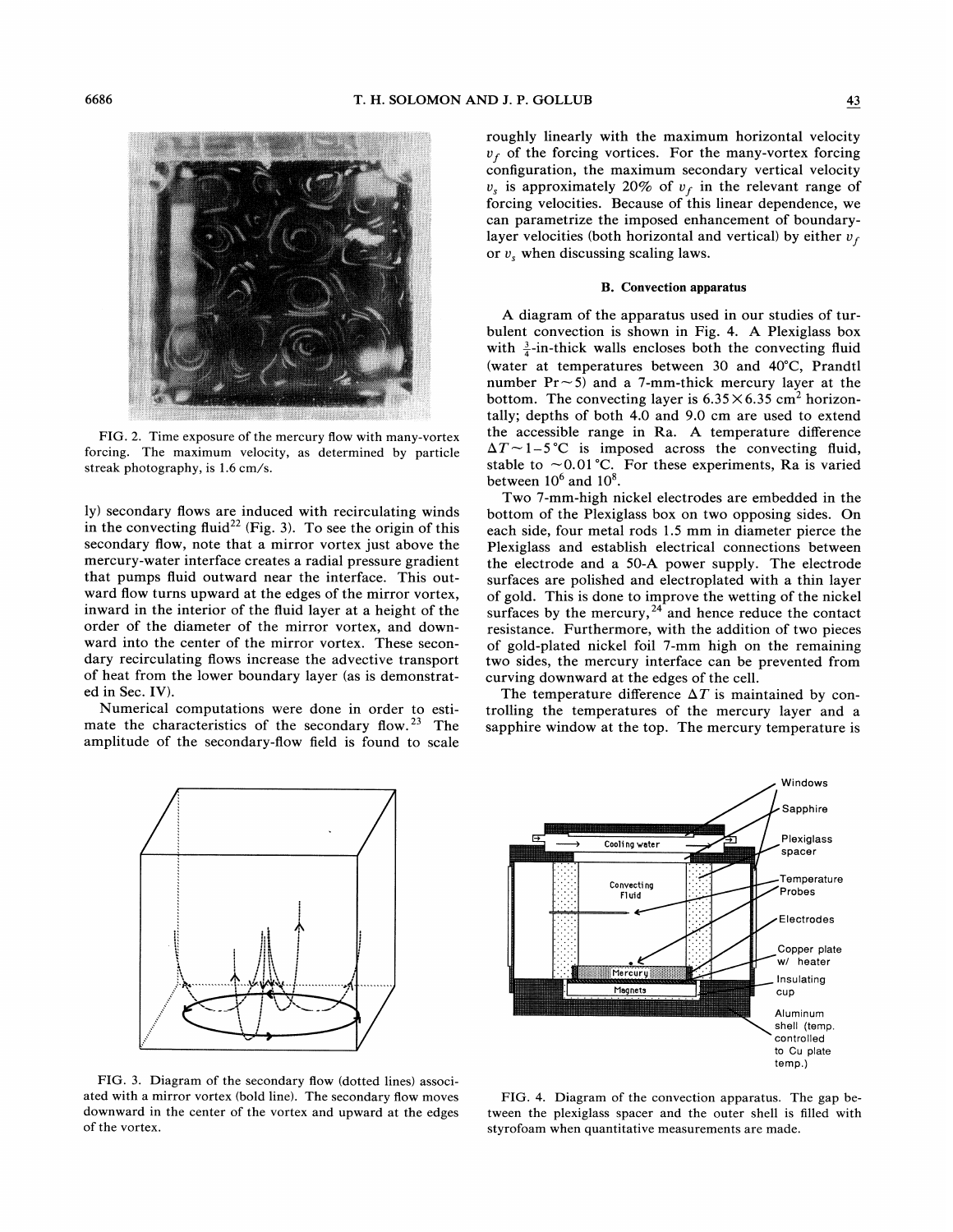controlled electronically by means of a thin copper plate below the mercury to which is laminated a film heater and a small thermister (0.5 mm in diameter). Three thermisters are inserted into the mercury at three of the four corners to monitor its temperature. The temperature of the sapphire window is maintained by a regulated water flow pumped from a temperature-controlled reservoir through a compartment above the sapphire window. Thermisters are inserted into the flow immediately before and after the cell apparatus to monitor the temperature of the sapphire. The vertical heat flux through the cell is determined from the power required to keep the mercury at a constant temperature (with corrections for Joule heating of the mercury from the electrical current). Measurements of Nu are stable to within  $\sim$  2%.

Two small (0.5-mm diameter) glass-encapsulated thermisters are inserted into the convecting fluid to obtain local measurements of the temperatures. One probe is located 2—3 mm above the mercury-water interface (just above the bottom thermal boundary layer), centered laterally, and the other is located at the midheight of the cell. The time constant of these thermisters is 18 msec, an order of magnitude faster than the shortest time scales of the convective flow.

An aluminum block forms the bottom of the convection apparatus. A 3.5-in.-square section is milled out of the surface of the block, in which the magnet arrangement and the copper plate (with heater) are placed. The copper plate and magnets are separated from the bottom block by an insulating cup of Plexiglass  $\frac{1}{4}$  in thick. In addition, the block is separately controlled at the temperature of the mercury. The insulating cup and the aluminum block together minimize heat leakage from the copper plate through the bottom.

The aluminum block and the Plexiglass box containing the convecting fluid are surrounded by an insulating shell as an additional temperature buffer between the convection cell and the room. Plexiglass windows on all four sides allow optical access to the inside of the convection cell. When quantitative measurements are made of the heat flux and the center temperatures, the gap between the Plexiglass box and the aluminum shell is filled with shredded styrofoam to reduce the heat leakage through the side walls.

#### C. Interfacial contamination

Cleanliness is particularly important in this experiment. Impurities in the convection cell are adsorbed at the mercury-water interface, forming a thin, tenacious, but invisible skin that can prevent the transmission of shear stresses across the interface and thereby make the external forcing ineffective. This problem is particularly acute because the mechanical properties of the interface can be affected by a monolayer of adsorbed impurity. (See Refs. 25 and 26 for information on this phenomenon.) To minimize this problem, the cell is cleaned carefully before use, and liquid chromatography grade water is used for the convecting fluid. In addition, the interface is cleaned periodically with an interface

cleaner consisting of a syringe fitted with a flexible hose and a long piece of stainless-steel tubing.<sup>27</sup>

#### D. Flow characterization

Qualitative observations of the temperature field of the convecting fluid are important for interpreting the quantitative measurements. In these experiments, we employ a recent technique<sup>28</sup> that uses thermochromic liquidcrystal (TLC) microspheres<sup>29</sup> to visualize the temperature field. Details of this technique have been presented in Ref. 9, along with examples of TLC images.

The velocities of the mercury-forcing flow are mea-<br>sured with particle-tracking techniques.<sup>30</sup> Small ( $\sim$ 100  $\mu$ m), hollow, ceramic spheres are injected onto the interface. These particles spread out over the mercury surface and follow the movement of the interface (see Fig. 2). A camera mounted above the cell is used to photograph the movements of the particles. The time of the exposure (critical for determining the velocities) is set by a computer-controlled electromechanical shutter at the focal point of a lamp (75-W halogen bulb or xenon-argon arc lamp) that illuminates the interface.<sup>23</sup> The particle streaks are digitized by projecting the image onto a digitizing tablet and recording the endpoints of the streaks with the stylus. Once digitized, the streak lengths are computed, and the velocity distribution is determined by dividing by the exposure time. For the single-vortex configuration, the forcing is characterized quantitatively by the maximum horizontal velocity  $v_f$  of the mercury, and by the maximum vertical component of the induced secondary flow,  $v_s \approx 0.20v_f$ . (The maximum *radial* component of the induced flow is comparable to  $v_s$ ; the tangential velocity, which is of course equal to  $v_f$ , is larger but does not promote heat transfer. )

The external forcing dominates the velocity field in the vicinity of the lower boundary layer throughout these experiments. The forcing velocity  $v_f$  is in the range 1.5–5 cm/s, so  $v_s$  is in the range 0.3–1 cm/s in these studies. By comparison, the unperturbed root-mean-square horizontal velocity above the lower boundary layer (estimated with laser Doppler velocimetry and by particle tracking) is approximately 0.1–0.2 cm/s at  $Ra \sim 10^8$ . The induced flow, when present, is therefore always substantial in comparison with the natural large-scale flow.

#### E. Effects of interfacial deformations

Deformations of the mercury-water interface can result either from vibrations of the table on which the equipment is mounted (up to  $\sim$  0.1–0.2 mm), or from rotational effects of the forcing vortices. Deforrnations from rotation are up to  $\sim 0.5$  mm at the largest forcing velocity (for single-vortex forcing). Two types of tests demonstrate that these interfacial deformations do not affect the heat transfer significantly. When contamination is sufficient to form a skin on the mercury surface, the mercury flows do not affect the velocities in the convecting layer but still deform the interface. No changes in Nu are observed in these cases. Tests are also made by agitating the equipment with a mechanical pump placed on the optical table to produce deformations up to <sup>1</sup>—2 mm.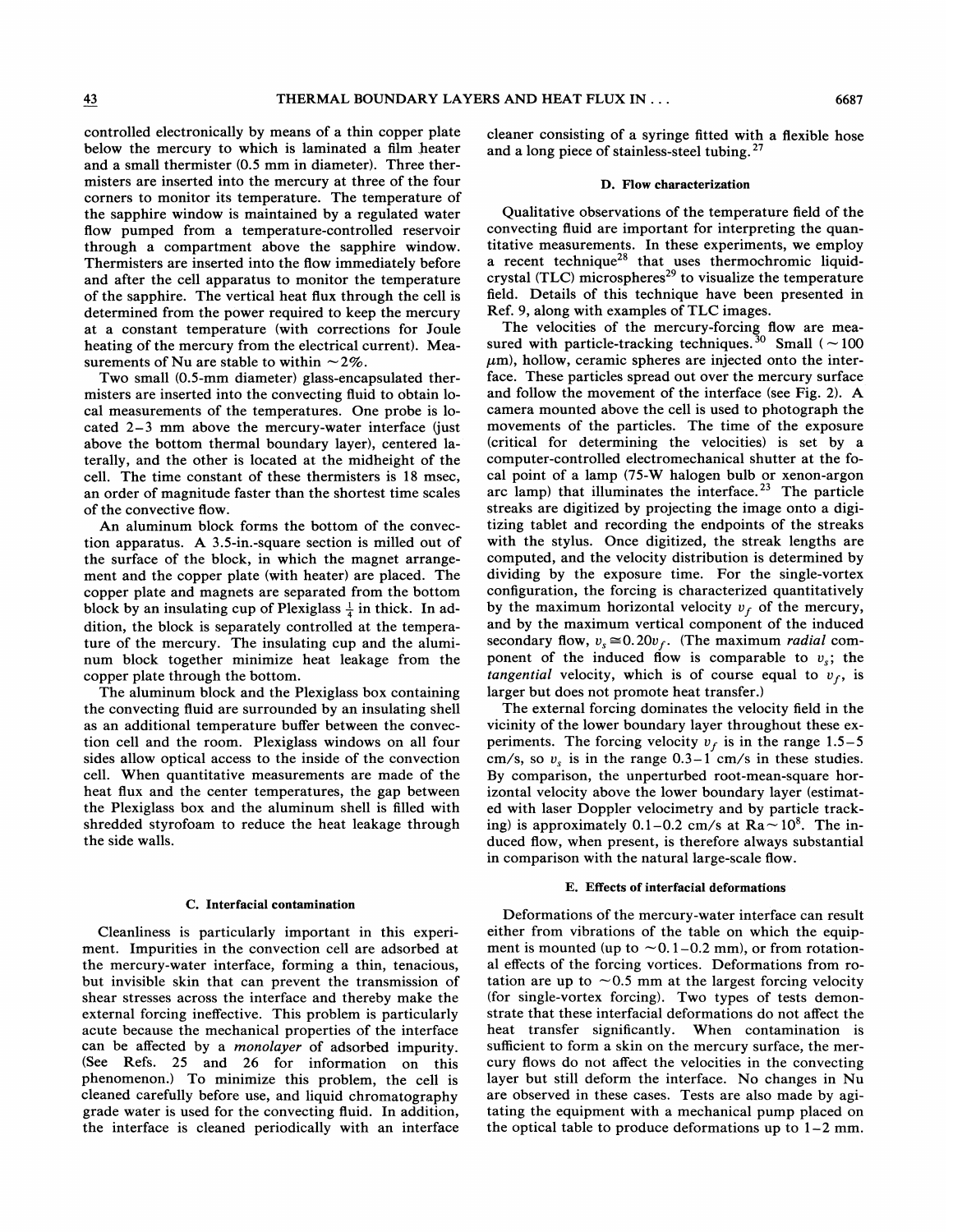Again, and perhaps surprisingly, no significant changes in Nu are observed.

## IV. RESULTS

## A. Unperturbed convection

We start with a discussion of the behavior of the flow in the absence of boundary forcing. A plot of Nu versus Ra in the unperturbed case for  $1 \times 10^6$  < Ra < 2 × 10<sup>8</sup> is shown in Fig. 5, along with the experimental results of Ref. 14, which also used water as the convecting fluid. (The results of Refs. 13, 15, 16, and 17 agree with those of Ref. 14.) There is a weak dependence of Nu on the aspect ratio.<sup>8,15</sup> This dependence is not significant for aspect rations greater than about 1.5, as was shown by Chu and Goldstein.<sup>14</sup> However, the data for the tall cell (aspect ratio 0.71) is shifted upward slightly ( $\sim$ 7%) by this effect. We have corrected for this aspect ratio dependence in Fig. 5 by dividing the Nu data for this cell by 1.07. It should be noted that the scaling exponents obtained by fitting the data for each depth independently agree with each other.

Our results are well described by the scaling relation

$$
Nu = 0.137Ra^{0.275},
$$
 (3)

though the range is limited compared to what can be achieved in helium. The scaling exponent  $\beta$ =0.275 $\pm$ 0.007 agrees well with that of Ref. 14, but the proportionality constant is slightly lower (24%). The difference in this constant may be due to the use of mercury and sapphire as boundaries rather than copper, which has a higher thermal diffusivity. The difference is not due to the use of a stress-free boundary, demonstrated by the observation that Nu remains unchanged when the interface forms a skin. The consistency of our measurements of  $\beta$  with those of previous experiments indicates that this system is suitable for studying the scaling

1.6-

 $\tilde{\mathsf{O}}$ 1.:

 $\overline{a}$  1



6.0 6.5 7.0 7.5 8.0 8.5

of the heat flux in turbulent convection.

Note that at  $Ra = 10^8$ ,  $Nu = 1.52Nu_{cb}$ , so the heat flux is higher than the classical prediction at this Ra, though the exponent is less. The two curves (Nu versus Ra and Nu<sub>cl</sub> versus Ra) cross at much higher Ra.

# B. Single-vortex forcing

For simplicity, we first describe the effects of singlevortex forcing [Fig. 1(a)] at Rayleigh numbers between  $10<sup>6</sup>$  and  $10<sup>8</sup>$ . The most striking effect is the suppression of eruptions of the lower boundary layer. Figure 6 illustrates this behavior (as viewed with liquid-crystal visualization). Hot fluid from the lower boundary layer is advected up the sides of the cell by the secondary flow. The lower thermal boundary layer remains stagnant. The upper boundary layer continues to erupt, but the eruptions are slowly evolving and less frequent than in the unperturbed case. The resulting cool plumes are unopposed, since there are no warm eruptions creating vertical flows near the middle of the upper boundary layer. As a result, these plumes often span the entire height of the cell, even at the largest Rayleigh numbers studied  $(Ra \sim 10^8, d=9.0 \text{ cm}).$ 

The suppression of eruptions by the large-scale flow is also clearly manifested in local temperature measurements near the lower boundary layer, as shown in Fig. 7 for  $Ra = 5.2 \times 10^7$ . In the unperturbed case [Fig. 7(a)], warm eruptions from the lower boundary layer result in temperature fluctuations up to  $0.8\textdegree C$ . These fluctuations should be compared to the mean (unperturbed) temperature drop across the lower boundary layer  $\Delta T/2 = 1.1 \degree C$ . With forcing [Fig. 7(b)], the fluctuations are much less, due to the absence of warm eruptions. The temperature at the probe then remains close to the average interior temperature (35.90'C).

The cessation of warm eruptions from the lower



FIG. 6. Example of the dominant thermal features with single-vortex forcing. This sketch is based on liquid-crystal thermography. The secondary flow advects warm fluid (light shading) up along the side walls of the cell and creates a nonbursting lower boundary layer. Cool thermal plumes (dark shading) falling from the top are unopposed and frequently span the full height of the cell.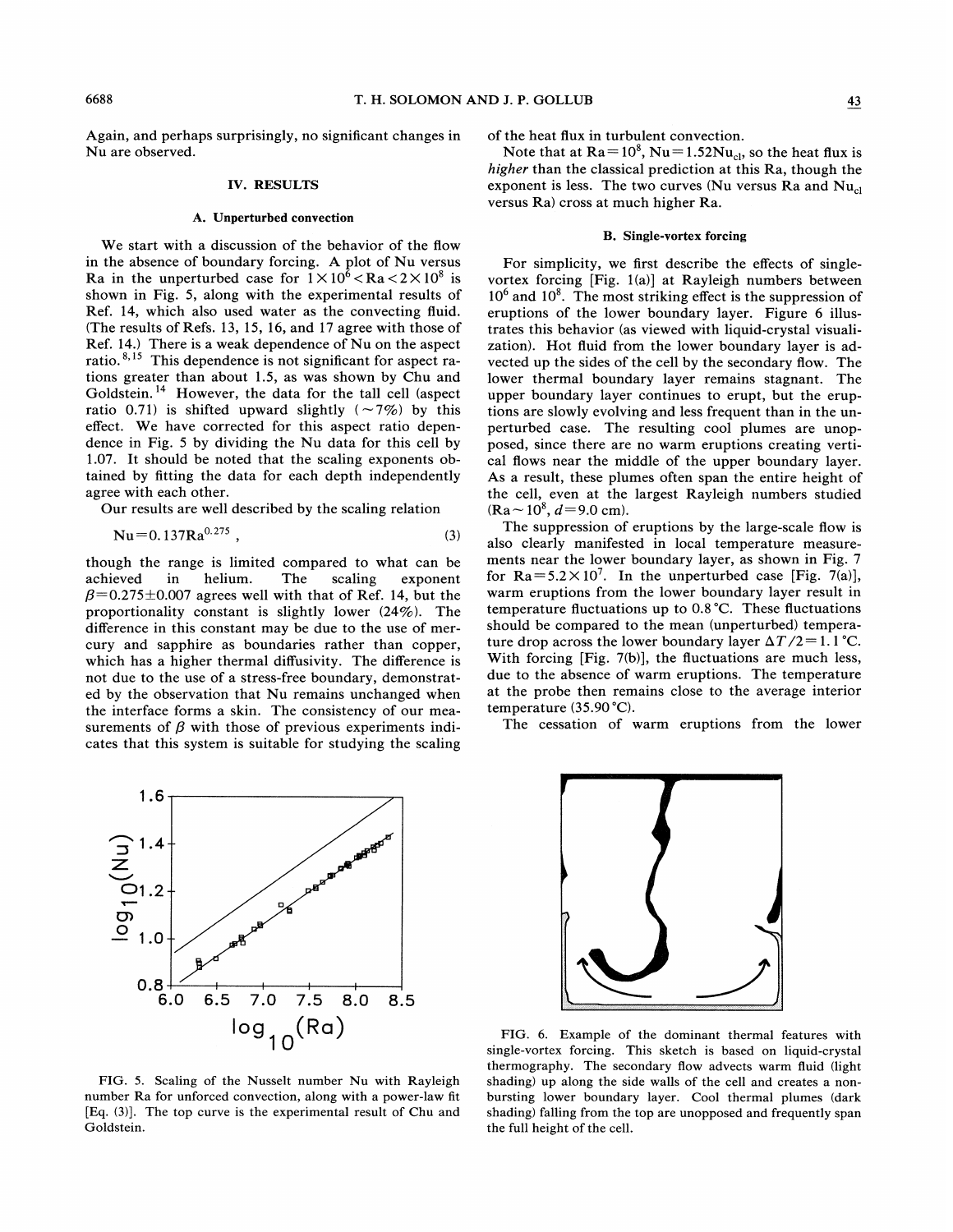boundary layer implies that the advective heat flux from the boundary layer due to the secondary flow is large enough to balance the diffusive flux into the layer. As a result, the boundary-layer thickness does not grow to the marginally stable value. The ability of recirculating flows in unperturbed convection to control the boundary-layer thickness is discussed in Sec. VI.

Substantial enhancements in the heat fiux (up to 50%) are observed with single-vortex forcing, due to advection of heat from the boundary layer by the secondary flow. However, for quantitative studies we use the many-vortex configuration.

## C. Many-vortex forcing

We utilize many-vortex forcing  $(4 \times 4 \text{ array of sec-}$ ondary vortices) for quantitative measurements of the enhanced heat flux, to minimize the possibility of finitesize efFects associated with the lateral boundaries of the cell. The qualitative effect of many vortex forcing (Fig. 8) is similar in many respects to that of single-vortex forcing except that the advective plumes occur at the boundaries between adjacent secondary vortices, rather than only at the side walls. The plumes are fairly steady, apparently changing when the vortices in the mercury fluctuate in amplitude or shift in location.

Significant enhancement (up to  $70\%$ ) in the heat flux is observed with this forcing configuration (Fig. 9). The magnitude of the enhancement decreases with increasing Ra at constant cell depth  $d$ . This Rayleigh number dependence is visible if Nu is plotted logarithmically versus Ra with constant forcing (Fig. 10). In this figure, we account for variations in cell depth  $d$  by holding



FIG. 7. Temperature time series measured at the lower probe, at  $Ra = 5.2 \times 10^7$ . (a) Unperturbed convection. (b) Time-independent forcing by a single vortex with  $v_f = 3.2$  cm/s. Warm temperature excursions are almost completely absent in (b), indicating a nonbursting lower boundary layer.



FIG. 8. Cartoon sketch of the temperature field with manyvortex forcing, as a function of the forcing velocity  $v_f$ . Secondary flows advect heat upward at the boundaries between forcing vortices.

 $v_f d / \kappa$  constant, since convective velocities scale with  $\kappa/d$ . 31,32

The advective heat flux from the lower boundary layer increases the center temperature (Fig. 11). This shift reflects the asymmetry between the upper and lower boundary layers when the system is forced from below. We discuss these temperature shifts quantitatively in the next section.

# V. DATA ANALYSIS - MANY-VORTEX FORCING

## A. Temperature asymmetry

It is necessary to correct for the fact that, in these experiments, we have perturbed only the lower thermal boundary layer. To understand the possible role of recirculating flows in unperturbed convection, we need to determine the relation between Nu and Ra with both boundary layers subjected to the same recirculating flows.



FIG. 9. Enhancement of the Nusselt number Nu by manyvortex forcing:  $Ra = 1.8 \times 10^7$  (O),  $Ra = 5.0 \times 10^7$  ( $\triangle$ ),  $Ra = 1.0 \times 10^8$  ( $\Box$ ). Curves are drawn through the data to guide the eye.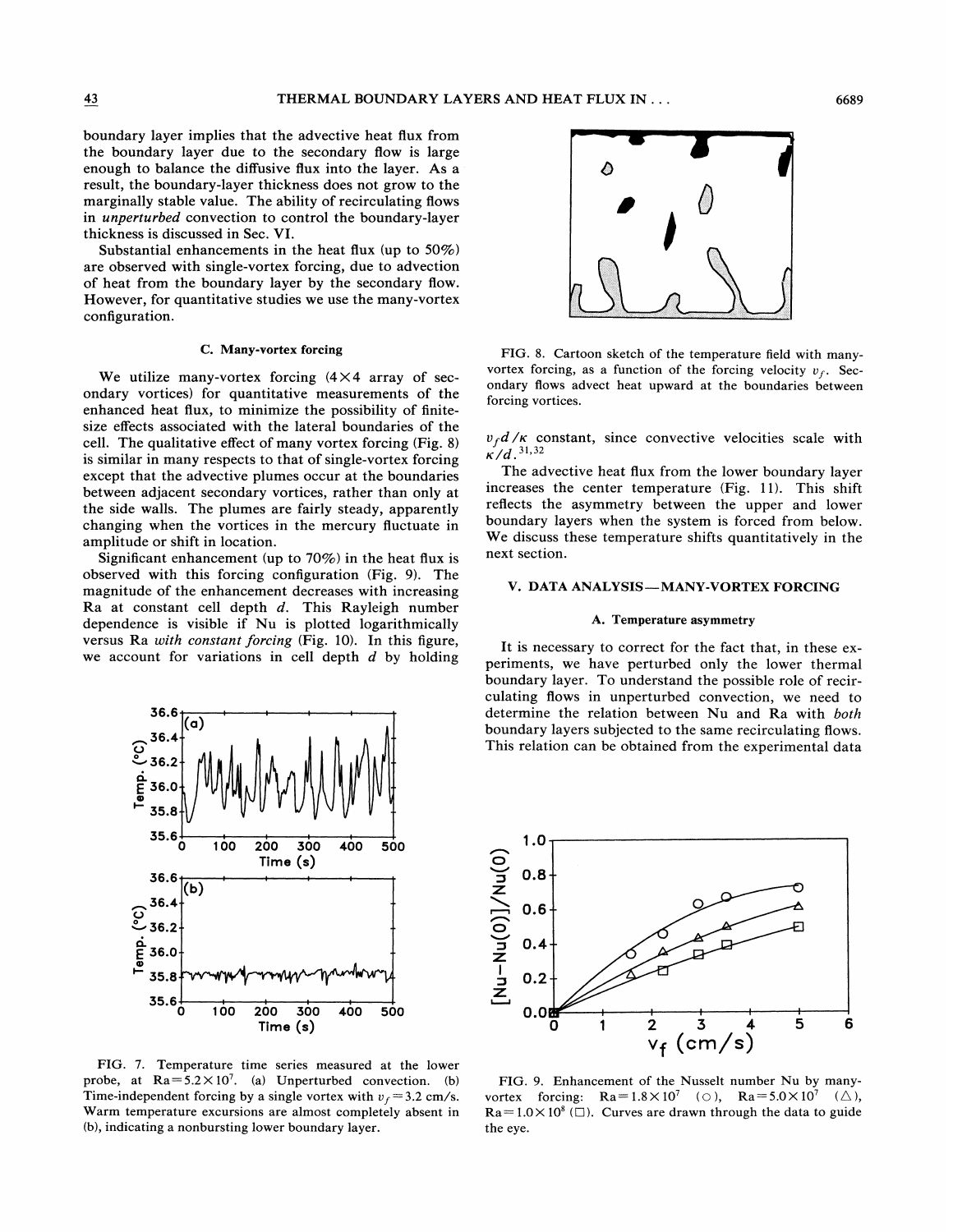

FIG. 10. Scaling of Nu with Ra, with nondimensional forcing  $v_f d / \kappa$  held constant at the following values: zero ( $\Box$ ),  $9.4 \times 10^3$  ( $\triangle$ ), and  $3.0 \times 10^4$  ( $\odot$ ). The heat flux is increased (and the slope reduced) by the forcing (upper two curves).

difference across the boundary layers, rather than the temperature field. As is shown below, however, the averaging is not a problem with this boundary-layer analysis.

We illustrate this approach this approach by analyzing the temperature shift data of Fig. 11 and the heat flux across the upper (unperturbed) boundary layer. We can show that the unperturbed scaling laws are consistent with an analysis of the upper (unperturbed) boundary layer, even when the bottom boundary layer is perturbed. With  $Nu(v_s=0) = A Ra^{\beta}$ , the heat flux in the unperturbed case is given by

$$
H(0) = \frac{k\Delta T}{d} \text{Nu}(0) = A \frac{k\Delta T}{d} \left[ \frac{g\alpha\Delta T d^3}{\kappa v} \right]^\beta \tag{4}
$$

$$
= \frac{2k\Delta T_u}{d} A \left[ 2\Delta T_u \frac{g\alpha d^3}{\kappa v} \right]^\beta. \tag{5}
$$

In Eq. (5), the heat fiux is expressed in terms of the average temperature drop  $\Delta T_u$  across the upper boundary layer. In the absence of external forcing,  $\Delta T_u = \Delta T/2$ and Eq. (5) is a trivial result. If the two boundary layers can be analyzed independently, though, Eq. (5) should



FIG. 11. Shift of the mean center temperature  $T_c$  from the unperturbed value  $T_c(0)$  as a function of the forcing velocity  $v_f$ .  $Ra=3.0\times10^6$  (0),  $Ra=7.8\times10^6$  ( $\triangle$ ),  $Ra=5.0\times10^7$  ( $\square$ ),  $Ra = 1.0 \times 10^8$  ( $\Diamond$ ). The shift in  $T_c$  is scaled by the total temperature difference  $\Delta T$ .

also apply to the perturbed case  $(v_s \neq 0)$ , where  $\Delta T_{\nu} > \Delta T/2$ . Then, a change in the behavior of the lower boundary layer is manifested as a change in  $\Delta T_{\nu}$ . No assumptions are required about the particular mechanism controlling the heat flux across the bottom boundary layer, as long as the temperature difference across the top is known.

If we divide Eq. (5) by the conductive heat fiux, we obtain a prediction for the enhancement of Nu as a function of  $\Delta T_{\nu}$ :

$$
\frac{\mathbf{Nu}}{\mathbf{Nu}(0)} = \left(\frac{2\Delta T_u}{\Delta T}\right)^{\beta+1}.
$$
 (6)

This prediction (with  $\beta$ =0.28) is plotted in Fig. 12, along with experimental data derived from Fig. 11. It should be noted that there are no fitted parameters in the prediction. The agreement between the prediction of Eq. (6) and the experimental data indicates that perturbations of the lower boundary layer do not affect the relation between the heat flux and the temperature drop across the upper boundary layer.

We can use a similar approach to analyze the effects of the artificial velocity enhancements on the lower boundary layer. Experimentally, the heat flux across the lower boundary layer is determined by a flow velocity  $v_s$  and a we can use a similar approach to analyze the enects of<br>the artificial velocity enhancements on the *lower* bound-<br>try layer. Experimentally, the heat flux across the lower<br>poundary layer is determined by a flow velocity temperature drop  $\Delta T_1 \equiv \Delta T - \Delta T_u$ , while the upper<br>boundary layer remains unperturbed with a "normal" convective velocity and a temperature drop  $\Delta T_{\nu}$ . According to the analysis described above, the absence of perturbations of the upper boundary layer does not affect the relation between H and  $\Delta T_i$ . The heat flux would therefore be equivalent if the upper boundary layer were also perturbed with enhanced flow velocities  $v_s$  and a temperature drop of  $\Delta T_i$ . The Rayleigh number for the second case would be lower than that for the first case, though, since the total temperature difference would be  $\Delta T_i + \Delta T_i \, \langle \, \Delta T \, \rangle$ .

We determine the variation of Nu with the Rayleigh number with both boundary layers perturbed from our data by defining an effective Rayleigh number



FIG. 12. The Nu enhancement (divided by the unforced Nu) as a function of the normalized shift of the temperature drop  $\Delta T_u$  across the upper boundary layer. The symbols are the same as in Fig. 11. The solid curve is the prediction of Eq. (6). The good agreement demonstrates the independence of the two boundary layers.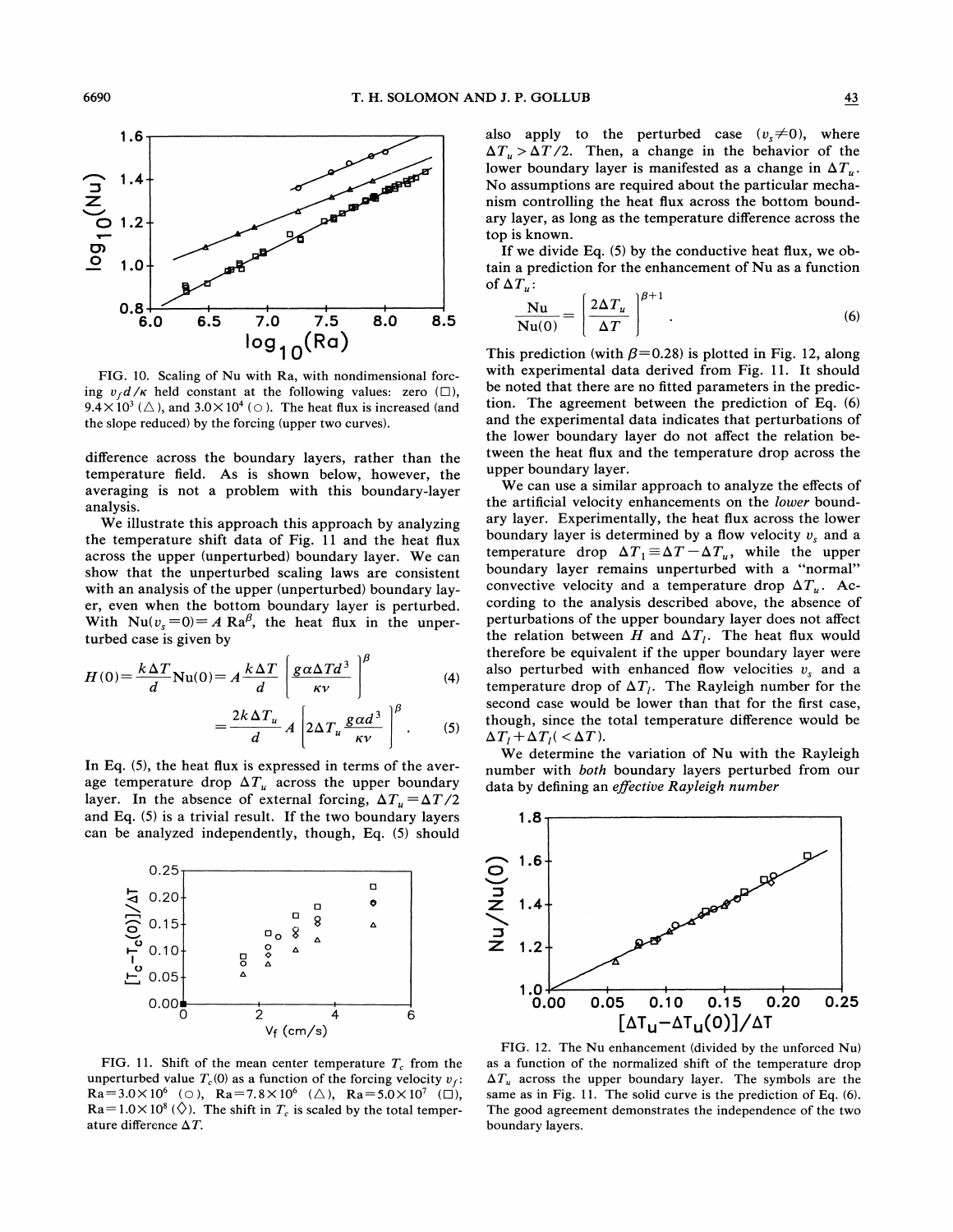$$
Ra_{\text{eff}} = \frac{2\Delta T_I}{\Delta T}Ra
$$
\n(7)

for each data point. We examine the variation of Nu with  $Ra_{\text{eff}}$  rather than Ra in the following section.

#### B. Scaling relation for the forced Nusselt number

The enhancement of Nu by artificial boundary-layer velocities (Fig. 9) can be expressed as a function of both  $v_s$  and Ra<sub>eff</sub>. This function is determined by choosing appropriate Rayleigh number-dependent normalizations for Nu and  $v<sub>s</sub>$  that will make the data collapse onto a single curve. For the velocity normalization, we use a characteristic "free-fall" velocity  $v_{FF}$ , where

$$
v_{\rm FF} = (\frac{1}{2} g \alpha \Delta T d)^{1/2} = (\frac{1}{2} \text{Ra} \Pr)^{1/2} \frac{\kappa}{d} \tag{8}
$$

This is an *idealized* velocity scale, obtained by assuming that plumes with the average boundary layer temperature fall (or rise) the height of the cell with an acceleration  $g\alpha\Delta T/4$ . Actual convective velocities are an order of magnitude smaller than  $v_{FF}$  in the range of Ra studied in these experiments. (See Refs. 4 and 32 for experimental measurements of typical convective velocities. )

A normalization for Nu is chosen by determining the variation of Nu with  $Ra_{eff}$ , holding  $v_s/v_{FF}$  fixed. Assuming a power-law dependence as a hypothesis, a scaling exponent consistent with  $1/3$  (to within  $\pm 0.02$ ) is found for each  $v_s/v_{\text{FF}}$  examined. This result suggests that normalization of Nu by a function that varies as  $Ra_{\text{eff}}^{1/3}$  will cause the heat-Aux data to collapse onto a single curve. For this reason, we have chosen the classical prediction  $Nu_{cl}$ [Eq. (2)] for the heat-Ilux normalization. In Fig. 13, Nu/Nu<sub>cl</sub> is plotted as a function of  $v_s/v_{\text{FF}}$ , with both  $Nu_{cl}$  and  $v_{FF}$  expressed in terms of  $Ra_{eff}$ . Adjustment have been made to correct for the aspect ratio dependence of the tall cell ( $d=9.0$  cm) data.<sup>33</sup> When plotted in



FIG. 13. Enhancement of the heat flux by external forcing as a function of the strength  $v_s$  of the induced secondary flow. The data is adjusted to correspond to the forcing of both boundary layers. The effective Rayleigh number  $Ra_{\text{eff}}$  [Eq. (7)] varies from  $10<sup>6</sup>$  to  $10<sup>8</sup>$ . The Nusselt number Nu is scaled by the classical prediction [Eq. (2)], and  $v_s$  is scaled by the free-fall velocity  $v_{FF}$ [Eq. (4)]. The data collapse onto a single curve with slope  $0.28 \pm 0.01$ .

this manner, the data collapse onto a curve that can be described (over the accessible range) by the scaling relation

$$
\frac{Nu}{Nu_{cl}} = 2.9 \left(\frac{v_s}{v_{FF}}\right)^{0.28},
$$
\n(9)

with scaling exponent  $\xi=0.28\pm0.01$ . [It is probably coincidental that the exponent  $\xi$  in Eq. (9) is approximately equal to  $\beta$ . This expression summarizes the effects of the boundary-layer forcing for various Ra and  $v<sub>s</sub>$  over the accessible range of these experiments, though other functional forms may also be devised to fit the data.

# VI. DISCUSSION AND CONCLUSION

Our most important conclusion is that the nonclassical scaling of the heat flux with Rayleigh number without forcing, and its larger magnitude compared to the classical prediction at moderate Ra, are due to advection of heat from the boundary layer by large-scale flows. These results are generally consistent with the approach of Ref. 8, though the Reynolds number is somewhat lower than assumed in that work. The evidence for this conclusion is developed in the following paragraphs.

We have seen that the thermal boundary layers are controlled by a balance of advective and diffusive heat flux (with  $Nu > Nu_{cl}$ ), rather than by marginal stability, if recirculating flows of sufficient strength are present (Sec. IVB). In our "many-vortex" forcing experiments, we essentially measured the recirculating flows required to produce a given heat-flux enhancement. We can use these measurements to estimate the large-scale flows required to account for the increase of Nu above  $Nu_{cl}$  in the *unperturbed* case and compare this estimate with experiment. To do this, we first note that the power-law fit for Eq. (9) assumes that the external forcing dominates the velocity field in the vicinity of the lower boundary layer, as was discussed in Sec. III D. Obviously, Eq. (9) is not valid for small  $v_s$ , where natural large-scale flows near the boundary layer with typical velocity  $v_b$  are significant. We propose that the quantitative effects of  $v<sub>b</sub>$ are similar to those of  $v_s$ , and let  $v_b$  replace  $v_s$  in Eq. (9).

A semiquantitative comparison can easily be made at  $Ra = 10^8$  where  $Nu/\text{Nu}_{cl} = 1.52$ . We use Eq. (9) to estimate that  $v_b \approx 0.15$  cm/s would be required to account for the unperturbed heat flux.<sup>34</sup> Such a flow is in fact quite consistent with measurements of the flows present spontaneously near the boundary layer, about 0.1—0.2 cm/s at  $Ra = 10^8$  and cell depth  $d=9.0$  cm.

The forcing experiments and the nonclassical heat-flux exponent  $\beta$  allow some information to be gleaned speculatively about the growth of  $v_b$  with Ra. We rewrite Eq. (9) as

$$
Nu \sim Ra^{(1/3 - \frac{\ell}{2})}v_b^{\frac{\ell}{2}}.
$$
 (10)

Here, we have made the substitutions  $Nu_{cl} \sim Ra^{1/3}$  and  $v_{\text{FF}} \sim \text{Ra}^{1/2}$ . Inserting Nu  $\sim \text{Ra}^{\beta}$  and postulating a scaling law  $v_b \sim \text{Ra}^2$  for the boundary-layer velocity in the unperturbed case, we find

$$
\zeta = \frac{1}{2} + (\beta - \frac{1}{3})/\xi \tag{11}
$$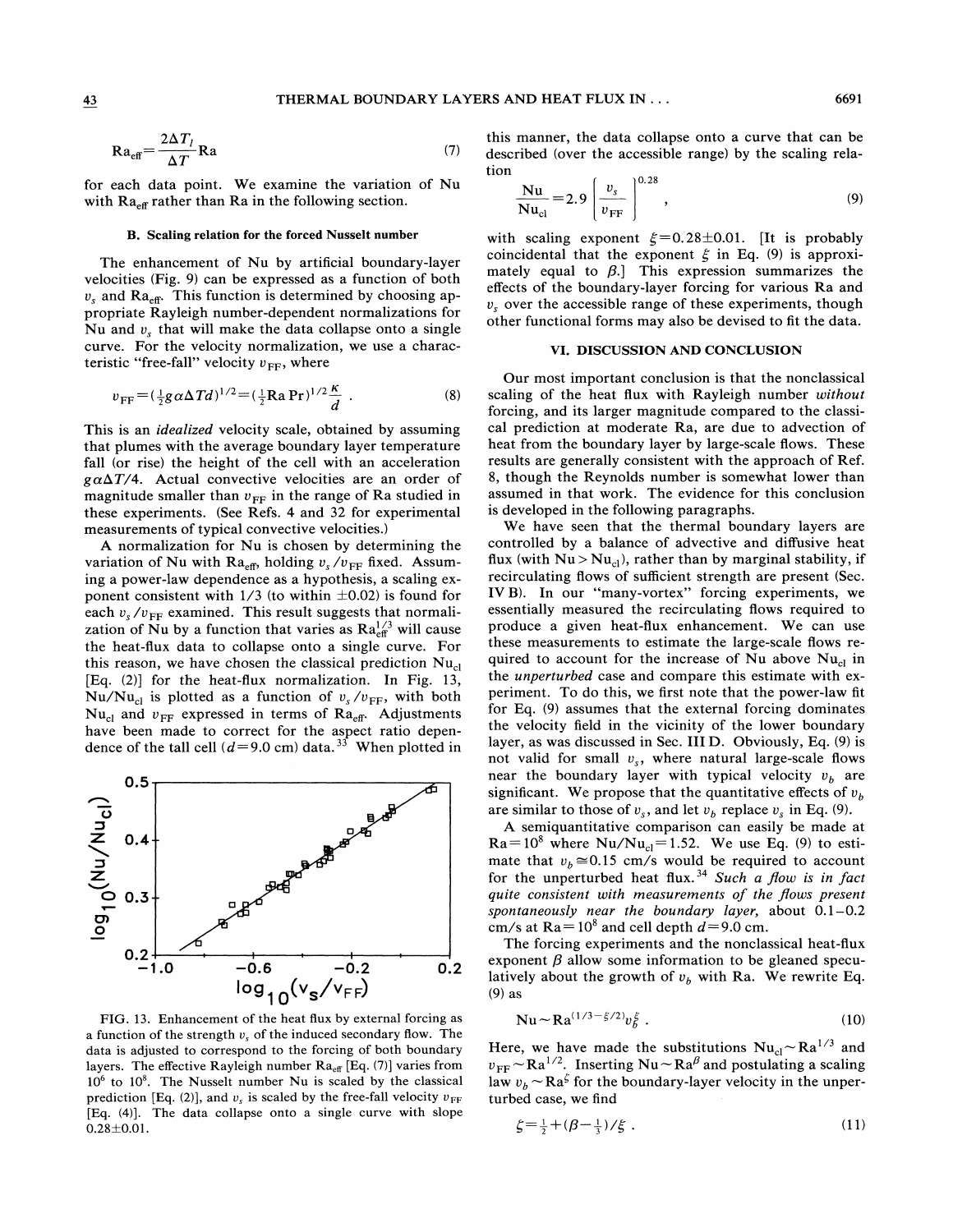The experimental values  $\beta$ =0.28 and  $\xi$ =0.28 then imply that  $\zeta \approx 0.31$ .

Unfortunately, direct measurements of  $v<sub>b</sub>$  as a function of Ra were not made in these experiments. We note that the exponent  $\zeta$  deduced indirectly is significantly smaller than that for velocities in the interior of the convecting layer as measured in other experiments<sup>4,32</sup> and predicted theoretically in Ref. 8. However, the scaling may well depend on the height at which the velocity is measured (especially in the vicinity of the boundary layers), and we cannot be certain that the spontaneous large-scale flows  $v<sub>b</sub>$  have precisely the same effects as the induced secondary flows  $v_s$ . Therefore, we believe that the relatively low value of  $\xi$  estimated above does not detract significantly from the evidence for advection by largescale flows.

These experiments over a limited range in Rayleigh number generally support the notion that both the magnitude and the anomalous scaling exponent for the heat flux (without forcing) may be explained by recirculating flows that advect heat from the boundary layer. Measurements of the velocity and temperature fields near the boundary layer would provide further insight into these issues.

# **ACKNOWLEDGMENTS**

We are pleased to acknowledge useful discussions with J. Domaradzki, P. Friedman, B. Shraiman, and E. Siggia. Our work on turbulent convection was stimulated originally by discussions with S. Zaleski. The assistance of T. Davis in the construction of the convection apparatus is gratefully acknowledged. This work was supported by the University Research Initiative program under Contract No. DARPA/ONR N00014-85-K-0759.

# APPENDIX: SOFT VERSUS HARD TURBULENCE-**COHERENCE OF PLUMES**

The ability to perturb the thermal boundary layers and to alter the resulting eruptions allows us to study the efFect of the plume structure on the transition between soft and hard turbulence. Before discussing the forced case, we note some differences and similarities between our experimental observations without external forcing and those of Ref. 10. First, we do not observe a transition in the scaling exponent  $\beta$  in the (limited) Rayleighnumber range studied. Various other experiments $13-17$ that have measured the scaling of Nu with Ra in the same range claim similar results (i.e., no transition in  $\beta$ ). For this reason, we distinguish the soft and hard regimes only by the functional form of the temperature probability distribution functions (PDF's) measured in the center of the cell.

As we explained in a previous paper,  $9$  the center PDF's for  $Ra > 3 \times 10^7$  in this experiment are exponential, like those of the hard turbulence regime of Ref. 10. For  $Ra \lesssim 10^7$ , however, the center PDF's are "mixed," having Gaussian tails and exponential peaks. The difference in the functional form of these PDF's and those of the soft turbulence regime of Refs. 10 and 6 (which do not have



FIG. 14. Dependence of the center probability distribution function (PDF) on aspect ratio for soft turbulence. (a) Aspect ratio  $\Gamma = 1.6$ , Ra = 4.9 × 10<sup>6</sup>. The PDF is mixed, having Gaussian tails but exponential peaks. (b)  $\Gamma = 0.7$ ,  $Ra = 5.4 \times 10^6$ . The PDF is Gaussian. The aspect ratio of the cell has been reduced in (b) by adding Plexiglass spacers to the interior of the small  $(d=4.0 \text{ cm})$  cell.

exponential peaks) is apparently due to the aspect ratio of the convecting layer (Fig. 14). At an aspect ratio of 1.6 [Fig. 15(a)], the PDF's for  $Ra \lesssim 10^7$  are mixed, whereas at a smaller aspect ratio [Fig. 15(b)], the PDF's in the same Ra range are fully Gaussian. Thus the PDF's at low Ra do not haue a uniuersal form and depend on aspect ratio. If the aspect ratio is small, most of the plumes pass through the probe, whereas they often miss the probe for the larger aspect ratio. In the latter case, the probability at the average cell temperature is increased, so the overall



FIG. 15. Transition in the center probability distribution function (PDF) induced by single-vortex forcing at  $Ra = 1.2 \times 10^8$ . The cases shown are unperturbed ( $\square$ ) and forced with  $v_f$ =5.7 cm/s ( $\triangle$ ). The peak temperature  $T_p$  has been subtracted from the temperature axis. The tails of the PDF are fitted to an exponential in the unforced  $(\Box)$  case and to a Gaussian in the forced  $(\triangle)$  case. The transition in the PDF is associated with more coherent plumes.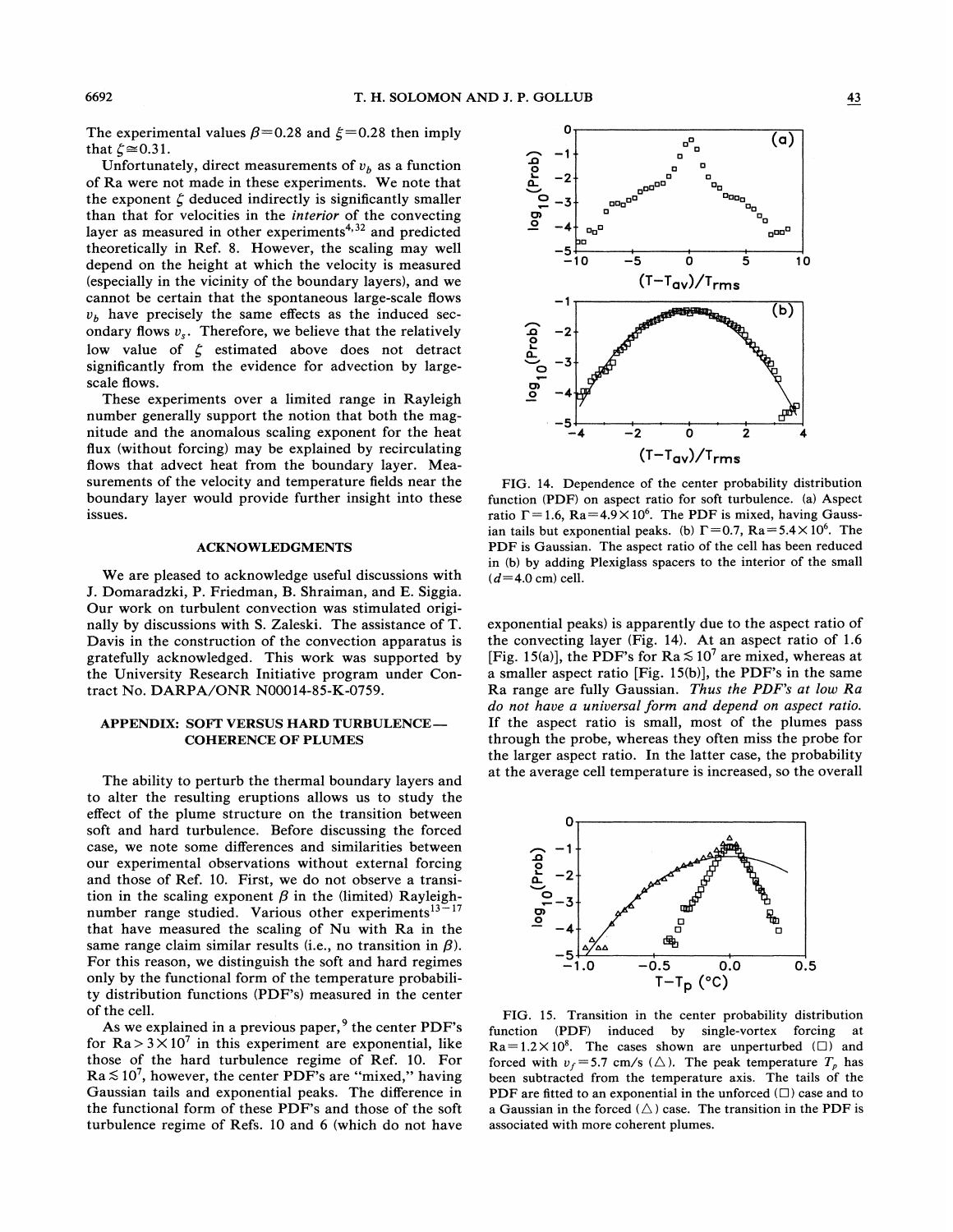behavior is non-Gaussian.

We find that the difference between the PDF's of the soft and hard turbulent regimes is related to the coherence of thermal plumes in the interior of the flow, as suggested by Domaradzki.<sup>35,9</sup> Observations of the temperature field in unperturbed convection with thermochromic liquid-crystal (TLC) visualization show that at lower Ra (soft turbulence), plumes emitted from the boundary layers frequently span the full height of the cell.<sup>9</sup> Large plumes result in slowly varying time series, associated with Gaussian tails in the PDF's. At higher Ra in the hard turbulence regime, the plumes are broken into smaller structures before traversing the cell, either as a result of the stronger interior winds or the larger layer depth. The smaller thermal structures result in spiky time series, which correspond to the exponential PDF's.

This interpretation is further supported by changes in

- 'Present address: Center for Nonlinear Dynamics, University of Texas, Austin, TX 78712.
- <sup>1</sup>W. V. R. Malkus, Proc. R. Soc. London Ser. A 225, 196 (1954).
- 2L. N. Howard, in Proceedings of the 11th International Congress of Applied Mechanics, Munich, Germany (Springer, Berlin, 1966).
- <sup>3</sup>R. Krishnamurti and L. Howard, Proc. Natl. Acad. Sci. 78, 1981 (1981); J. Fluid Mech. 170, 385 (1986).
- 4M. Sano, X. Z. Wu, and A. Libchaber, Phys. Rev. A 40, 6421  $(1989).$
- 5T. Asaeda and K. Watanabe, Phys. Fluids A 1, 861 (1989).
- <sup>6</sup>B. Castaing, G. Gunaratne, F. Heslot, L. Kadanoff, A. Libchaber, S. Thomae, X. Z. Wu, S. Zaleski, and G. Zanetti, J. Fluid Mech. 204, <sup>1</sup> (1989).
- 7S. Zaleski (private communication).
- B.Shraiman and E. Siggia, Phys. Rev. A 42, 3650 (1990).
- 9T. H. Solomon and J. P. Gollub, Phys. Rev. Lett. 64, 2382 (1990).
- <sup>10</sup>F. Heslot, B. Castaing, and A. Libchaber, Phys. Rev. A 36, 5870 (1987).
- <sup>11</sup>S. Gross, G. Zocchi, and A. Libchaber, C. R. Acad. Sci. Paris 307, 447 (1988).
- <sup>12</sup>G. Zocchi, E. Moses, and A. Libchaber, Physica A 166, 387  $(1990).$
- <sup>13</sup>E. F. C. Somerscales and I. W. Gazda, Int. J. Heat Mass Transfer 12, 1491 (1969).
- <sup>14</sup>T. Y. Chu and R. J. Goldstein, J. Fluid Mech. 60, 141 (1973).
- <sup>15</sup>D. C. Threlfall, J. Fluid Mech. 67, 17 (1975).
- <sup>16</sup>D. E. Fitzjarrald, J. Fluid Mech. 73, 693 (1976).
- <sup>17</sup>H. Tanaka and H. Miyata, Int. J. Heat Mass Transfer 23, 1273  $(1980).$
- 18R. J. Goldstein, H. D. Chiang, and D. L. See, J. Fluid Mech. 2i3, 111 (1990).
- <sup>19</sup>S. Zaleski, in The Global Geometry of Turbulence (Plenum, New York, 1990).
- <sup>20</sup>J. Sommeria, J. Fluid Mech. 170, 139 (1986).

the PDF's measured at the center probe in the presence of a single time-independent forcing vortex at  $Ra = 1.2 \times 10^8$  (Fig. 15). A transition is induced in the form of the PDF by the forcing How, which suppresses warm eruptions from the lower boundary layer and enables cool plumes from the top to remain coherent as they fall to the bottom. The center PDF, which is exponential in the unperturbed case, then has a Gaussian tail on the cool side while the warm excursions are unafFected. Thus, the uarious obseruations indicate that the coherence of plumes determines the form of the PDF's.

Improved characterization of the temperature fields would probably clarify the relationship between spatial thermal structures and probability distribution functions measured at a point. Studies of this nature may be practical with the thermochromic liquid crystal technique.

- $21P$ . Tabeling, B. Perrin, and S. Fauve, Europhys. Lett 3, 459 (1987).
- $22$ These secondary flows were suppressed in Ref. 9 by using time-periodic electric currents. The resulting flow enhancements are then almost strictly horizontal.
- $23$ T. H. Solomon, Ph.D. dissertation, University of Pennsylvania, 1990.
- $24$ T. S. Sudarshan, M. H. Lim, P. L. Hefley, and J. E. Thompson, J. Appl. Phys. 56, 2236 (1984).
- 258. B. Damaskin and O. A. Petrii, Adsorption of Organic Com pounds on Electrodes (Plenum, New York, 1971).
- <sup>26</sup>T. Smith, Advan. Colloid Interface Sci. 3, 161 (1972).
- $27$ This is accomplished by inserting the stainless-steel tube into the cell until the end just touches the interface. The bore of the syringe is pulled back, drawing mercury, water and impurities into the syringe. The syringe contents are then dumped into a container, in which the water and impurities rise to the top. Clean mercury at the bottom of the container can then be recovered and injected back into the cell. The process is repeated until the interface shows no traces of contamination.
- <sup>28</sup>H. S. Rhee, J. R. Koseff, and R. L. Street, Exp. Fluids 2, 57 (1984); D. Dabiri and M. Gharib, Bull. Am. Phys. Soc. 34, 2337 (1989);Exp. Fluids (to be published).
- <sup>29</sup>The microspheres were obtained from Hallcrest, 1820 Pickwick Lane, Glenview, Illinois 60025.
- $30R$ . J. Emrich, in Methods of Experimental Physics, edited by L. Marton and C. Marton (Academic, New York, 1981).
- R. H. Kraichnan, Phys. Fluids 5, 1374 (1962).
- <sup>32</sup>H. Tanaka and H. Miyata, Int. J. Heat Mass Transfer 23, 1273 (1980).
- $33$ For the tall cell, Nu was reduced by 16% in Fig. 13.
- <sup>34</sup>This estimate is made for the  $d=9.0$  cm cell, for which the coefficient in Eq.  $(9)$  must first be muliplied by 1.16 to remove the aspect ratio adjustment.
- 35J. A. Domaradzki (private communication).